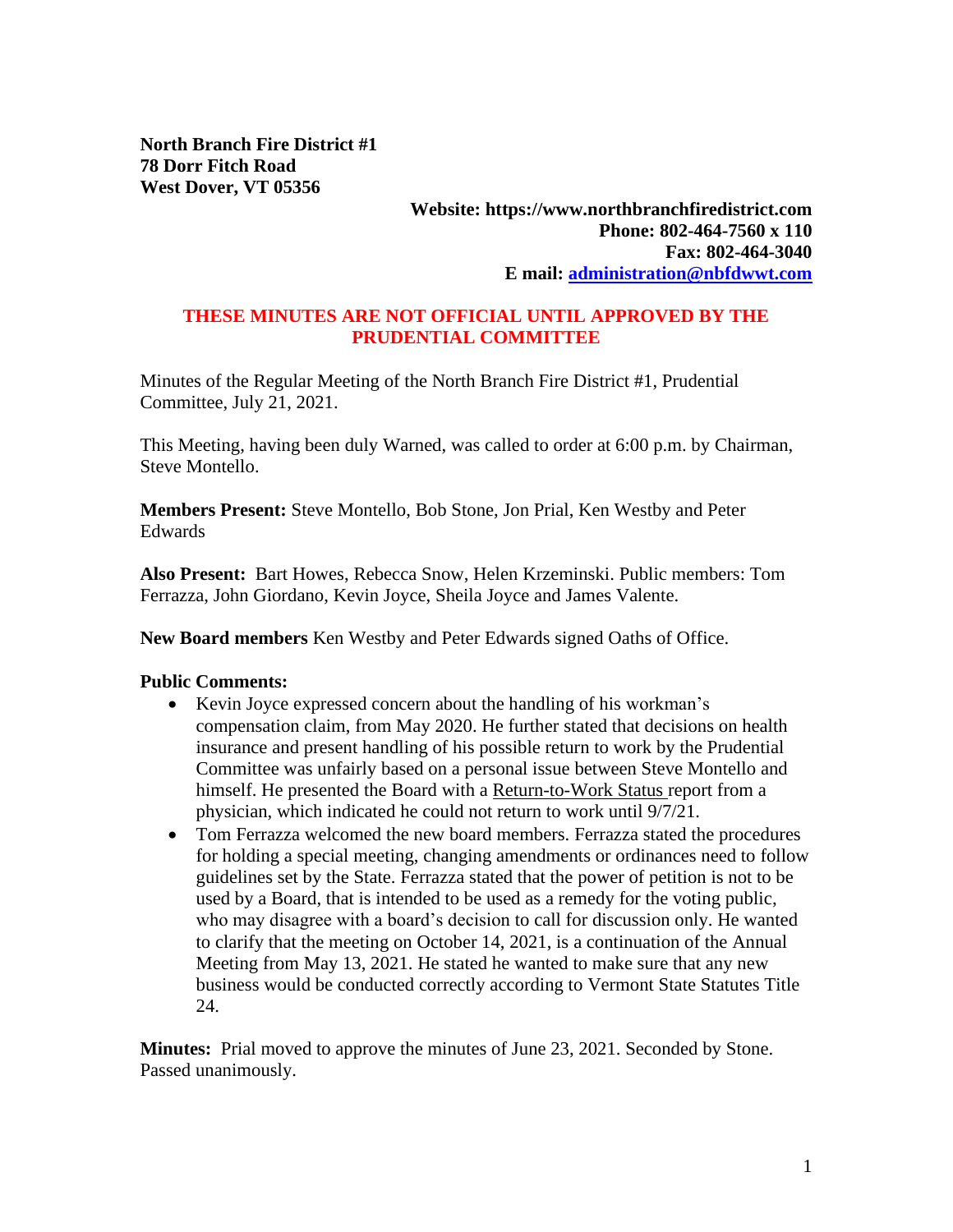# **Letters:**

- Email's from DiChiaras, Gillespie, Hayde concerning June  $7<sup>th</sup>$  Abatement hearing, hoping for a possible resolution, is still being deferred until December's Abatement hearing as per original decision. No action taken except to direct Hayde to the website for information he is looking to obtain.
- Kevin Joyce's letter will be discussed in executive session.
- A letter to Steve Charno resolving his sleeping space account was reviewed.
- An email from AmeriGas was reviewed. Stone made a motion to prebuy 6000 gallons of propane from them at 1.76/gallon, for this heating season. Seconded by Edwards. Passed unanimously.

# **Treasurer's Report:**

- Westby moved to approve to pay bills in the amount of \$77,467.27. Seconded by Prial. Passed unanimously.
- ADP Run will start August 1, 2021, for all hourly employees

#### . **Chief Operator's Report:**

# **Operations**

- Howes reported that he read the Police Dept., Town Hall and Twice Blessed meters. He stated that a letter needed to be sent to the Historical Society so that he could gain access. Krzeminski stated a letter had been sent to them for the request. He reported that the Fire Department and Church did not have meters. It was decided to check on the legalities of charging these two entities for an installation of new meters before a letter would be sent to them.
- Howes stated that the polishing pond depth probe faulted. He stated that this happens nearly every for the past few years after a lightning storm. He stated that Champlin Associates will install a non-contact probe to minimize this issue. Price for the parts and installation is \$1,552.20.

# **Capital**

- Howes reported that Heritage Engineering has sent a budgetary estimate of \$10,625 for the rotor pad concrete repair Request for Proposal and \$3,000 for construction inspection. They also recommended that they be hired at an hourly rate of \$125.00/hr. to allow for flexibility. Howes presented a letter and the agreement. He was told by the engineer that that there was concern that due to the availability of contractors, the actual repairs may not happen this year. It was decided not to go into this agreement with Heritage Engineering, at this time, and Howes will be getting three bids on doing the repairs.
- Howes reported that Cushing's & Sons are scheduled to come down in early August to install 5 additional monitoring wells in the subsurface field. Once they are installed, North Branch can increase their sub surface disposal from 136,172 gallons/day to 163,406 gallons/day. He stated that if the data shows the ground water tables can sustain it, the increase in capacity will become permanent.

## **Subcommittees:**

• Montello suggested forming sub committees which will consist of two board members for each committee and interested public parties. Initially there will be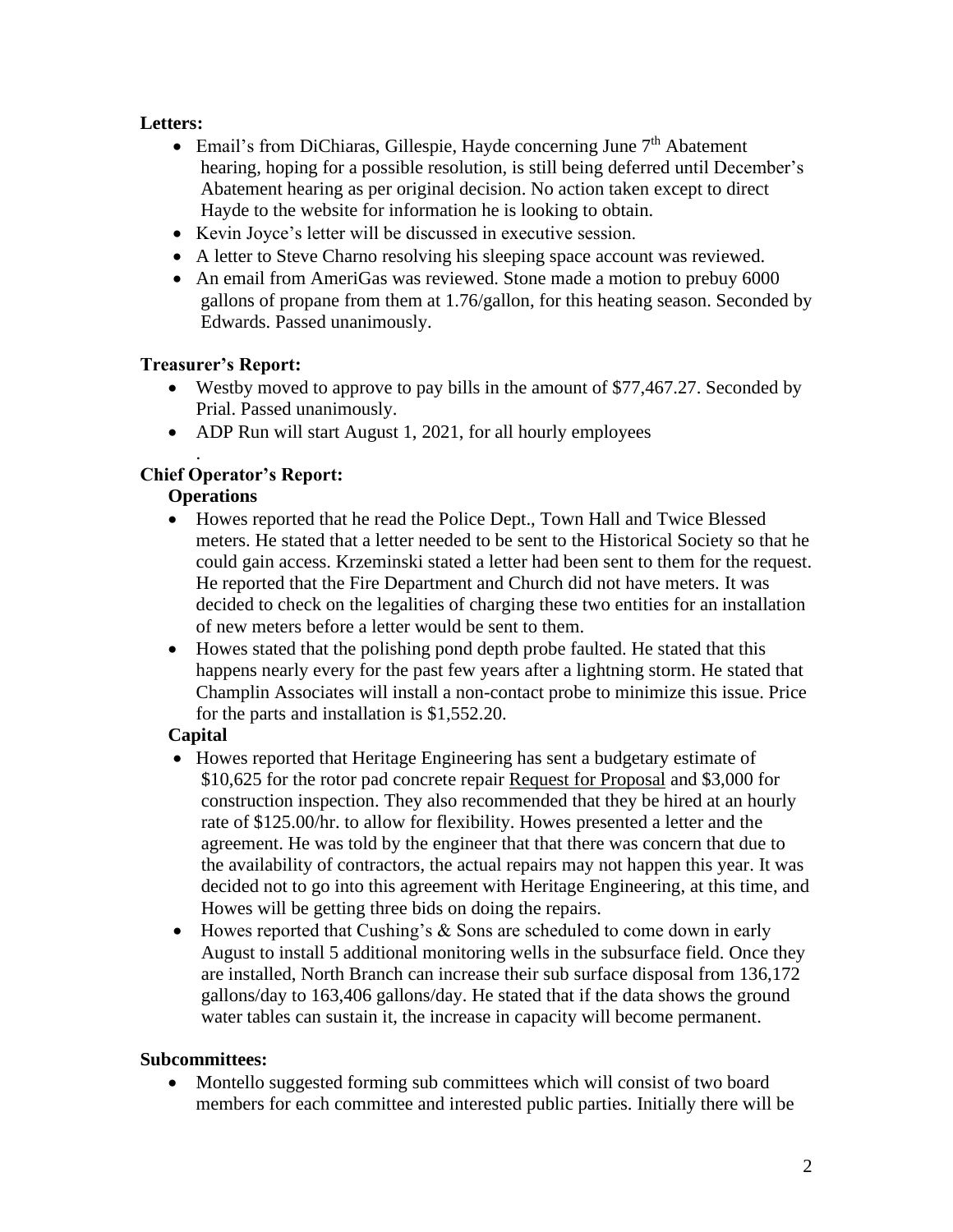three committees.1) **Legal/Governance** consisting of himself, Prial and Krzeminski 2) **Rates** consisting of Westby, Edwards and R. Snow and 3) **Sleeping Spaces** consisting of Edwards, Stone and at least one other person who may show interest.

• Howes stated that there are potential shortfalls of having fixed rates and used Stratton as an example who had problems with fixed rates.

**Amnesty Program:** Stone made a motion to extend the Amnesty Program until December 31, 2021, and to clarify it is not for new construction. Seconded by Westby. Passed unanimously.

## **October 14, 2021, Meeting:**

- It was discussed that there may be a Special Meeting warned, for the same day, as the continuation of the May 3, 2021, Annual Meeting. Items for public discussion may include changing from a calendar year to a fiscal year, rate reduction, ordinance review/revisions.
- R. Snow will let Westby know when the 6-month audit date is set in August.

### **Meters:**

- Howes and Snow reported 62 known meters that have lost communication. Montello asked for a report, from Beacon, every Monday.
- The committee asked to get a report from MUNI of how many accounts are being estimated now. The Committee would like to eliminate estimated charges.

## **Old Business:**

- It was decided to send a letter to Thad Paul at The Lodge at Mount Snow, clarifying his sleeping spaces.
- Valente excused himself when a discussion of the Meduski contract came up. The current contract needs to be signed and will expire October 8, 2021.This contract is at \$25/gallon rate. Four lots have been built and any money returned needs to be reduced by those amounts, should there be a revocation of gallonage.

## **New Business:**

- Prial made a motion to change the Regular Prudential Committee Meetings to the second Wednesday of each month at 10:00 a. m. Seconded by Stone. Passed unanimously.
- Prial stated he will have proposals from Harris Computer and Arcomm Communication for the next meeting.
- Prial asked R. Snow to have an email list of customers by October 1, 2021.

**Executive Session:** Westby moved to go into executive session at 7:30 p.m. for legal and personnel matters. Seconded by Stone. Passed unanimously. The Prudential Committee came out of executive session at 8:45 p.m.

#### DECISIONS: